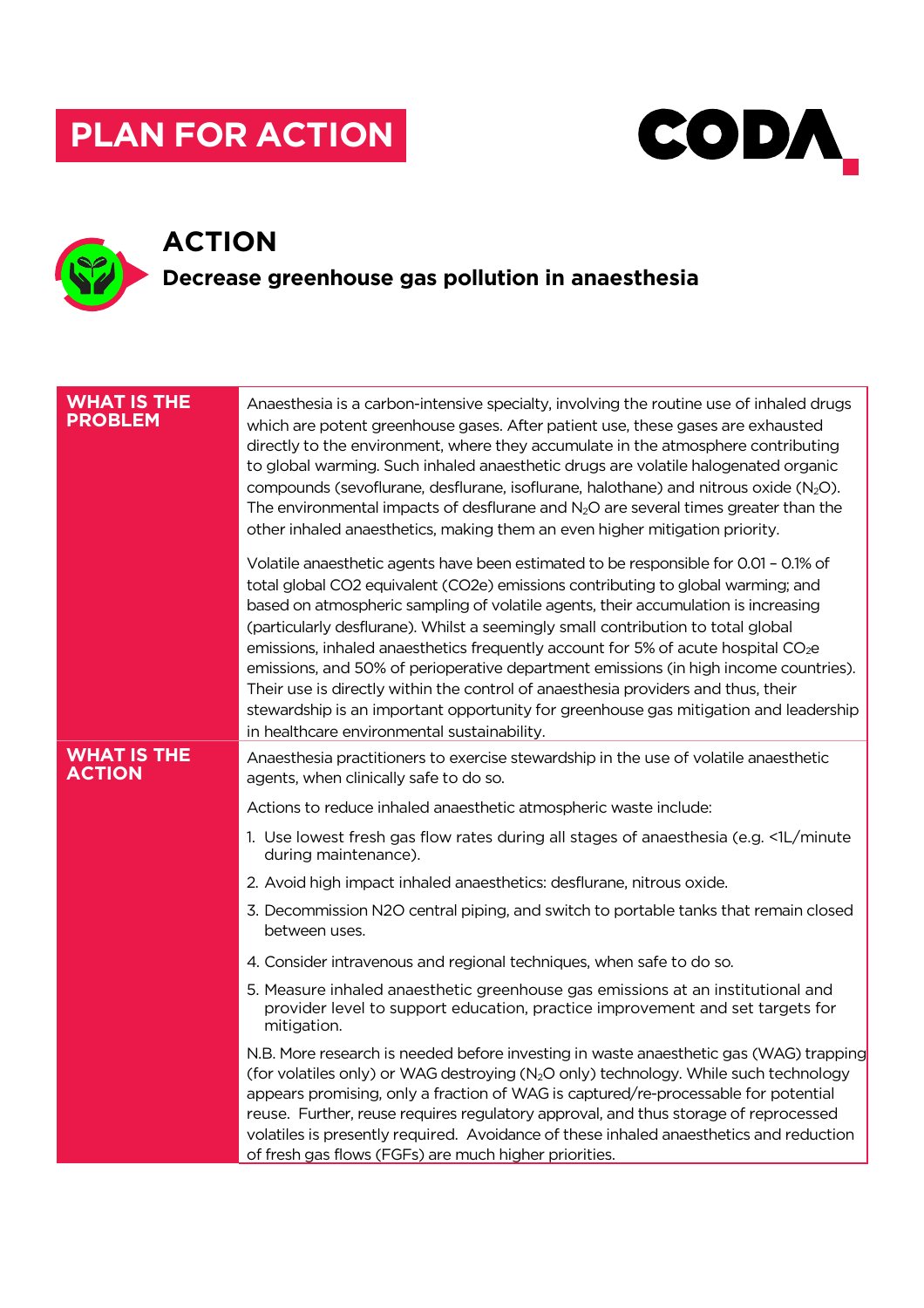

### **ACTION**

### **Decrease greenhouse gas pollution in anaesthesia**



### **MEASURE** Conduct a baseline audit of volatile anaesthetic and N2O consumption within your hospital, and track progress over time: 1. Provide education to your department about the environmental impact of anaesthesia practice, including institutional performance and provide strategies to reduce emissions. • Refer to WFSA Consensus Statement and the Environmental Sustainability Checklists, above. **2. Engage in specific interventions – e.g.:** • Desflurane intervention: have desflurane vaporizers removed from the anaesthetic machines and make available 'upon request only' based on agreed clinical indications, or have desflurane removed from drug formulary entirely. • Nitrous oxide intervention: for existing infrastructure, decommission central nitrous distribution in favour of portable tanks; for new construction, do not build nitrous oxide central piping. Substitute portable tanks, and ensure they are closed between each use. • Fresh gas flow waste reduction intervention: for electronic health records, insert a real-time high fresh gas flow alert, e.g., when above one litre per minute for over 10 minutes. **3. Gather information pre and post intervention:** • Request procurement data from pharmacy on quantities of volatile drugs purchased on an annual basis, to track progress. • Request procurement data from the medical gas department on quantity of N2O purchased on an annual basis, to track progress. • Where electronic health record data are available, track department and provider average FGFs, inhaled drug types, quantities consumed, and numbers of hours of anaesthetic performed, on a monthly basis. **4. Consolidate:** • Convert procured inhaled anaesthetic drugs into CO2e and equivalent miles or kilometres driven, to track progress and educate providers about their impact. Free calculators available in resources above. **5. Sharing successes, lessons, crowdsourcing results and practice improvement strategies** • Present departmental, and individual performance reports (where EHRs exist,) on a regular basis (e.g. quarterly.) • Share results, and lessons learned, through symposia, newsletters, and case reports. • Share results and lessons through the CODA website, to accelerate and amplify actions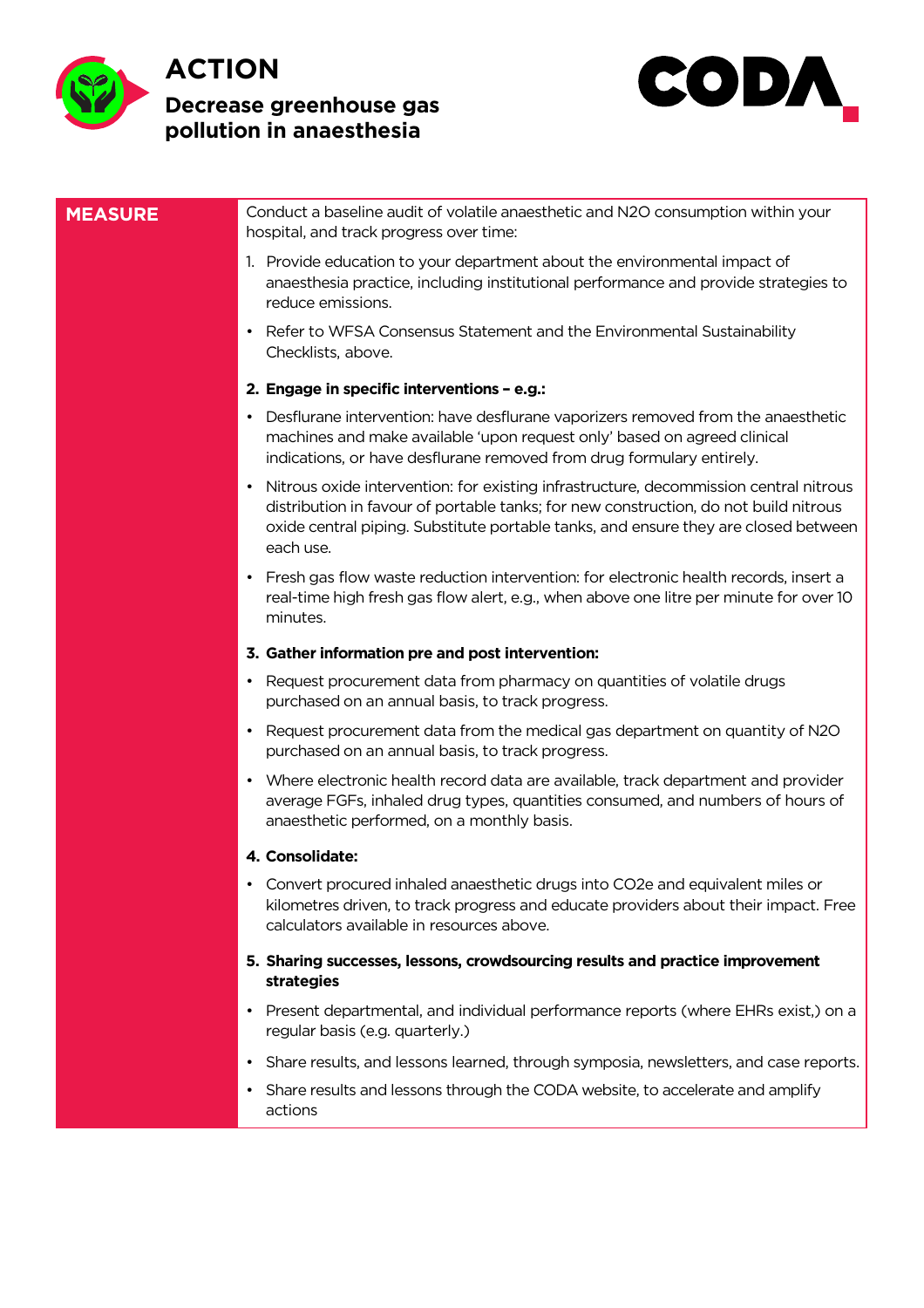



| <b>SUCCESS</b><br><b>STORIES</b> | 1. Desflurane, which has a global warming potential over 100 years of 2540 CO2<br>equivalents (CO <sub>2</sub> e), was eliminated from the Yale New Haven Health System<br>formulary in 2013 in favor of sevoflurane, saving an estimated US\$1.2 million and<br>1.6 million kg CO2e (the equivalent of 360 passenger vehicles) annually from the<br>flagship hospital alone.                                                                                                                                                                                                                                                                                                                                  |
|----------------------------------|----------------------------------------------------------------------------------------------------------------------------------------------------------------------------------------------------------------------------------------------------------------------------------------------------------------------------------------------------------------------------------------------------------------------------------------------------------------------------------------------------------------------------------------------------------------------------------------------------------------------------------------------------------------------------------------------------------------|
|                                  | 2. In Australia and New Zealand, a network of anaesthesia trainees has formed a<br>group to drive research and other initiatives around environmental sustainability<br>in anaesthesia (TRA2SH - Trainee-led Research and Audit in Anaesthesia for<br>Sustainability in Healthcare). This group has promoted an online pledge to<br>encourage anaesthesia departments to immediately reduce their use of desflurane<br>and remove it from their hospital formulary by 2025. Several large institutions,<br>including The Alfred, Western Health and Fiona Stanley Hospital, have already<br>removed desflurane from their formulary, along with many others who have<br>pledged to do so prior to 2025 (Link). |
|                                  | At the Fiona Stanley Hospital in Perth, the removal of desflurane from their<br>formulary has saved approximately AUD\$90 000 and approximately 300 tonnes<br>CO2e per year (equivalent of 60 return flights from Perth to London). At Western<br>Health                                                                                                                                                                                                                                                                                                                                                                                                                                                       |
|                                  | in Melbourne, this same action has saved AUD\$30 000 and reduced emissions<br>by 140 tonnes per year (the equivalent of 36 return flights from Melbourne to<br>London). Following their action in 2021, The Alfred Hospital reported only positive,<br>supportive departmental feedback (Link).                                                                                                                                                                                                                                                                                                                                                                                                                |
|                                  | 3. After labelling on environmental impact at the point of use, desflurane use at the<br>University of Wisconsin was reduced by 55% in favour of sevoflurane. This resulted<br>in a saving of \$25,000/month in 2015, and an average reduction of per anaesthetic<br>case emissions from 163kg CO <sub>2</sub> e pre-intervention to 58kg CO <sub>2</sub> e post-intervention.<br>$(\text{Link})$                                                                                                                                                                                                                                                                                                              |
|                                  | 4. The University of California San Francisco implemented an electronic clinical<br>decision support tool, aimed at nudging providers to reduce FGFs in real-time. The<br>electronic health record tool alerts providers if FGFs > 0.7 L/min for desflurane,<br>and >1 L/min for sevoflurane, during maintenance anaesthesia. In 2018, researchers<br>demonstrated reductions in mean FGFs by 0.6 L/min for sevoflurane and 0.2 L/min<br>for desflurane.                                                                                                                                                                                                                                                       |
|                                  | 5. The primary driver of $N_2O$ emissions is loss of gas in the facility infrastructure. In<br>2019, Providence St. Vincent hospital in Portland, Oregon, USA, procured 991 metric<br>tons of N <sub>2</sub> O. Investigators discovered infrastructure leak rates, ranging from <0.1<br>L/min to >3.5 L/min, resulting in use efficiency of 5-40%. Central piped $N_2$ O was<br>subsequently decommissioned, and portable e-cylinders substituted, saving 958<br>metric tonnes of CO <sub>2</sub> e of N2O annually, equivalent to 2,407,644 fewer car miles<br>driven, and \$12,000 in procurement costs.                                                                                                    |
|                                  | 6. In 2020, Lothian NHS Scotland demonstrated system losses from 3 centrally piped<br>N2O systems across two hospital sites, of approximately 790,000 and 685,000<br>litres, respectively. Mitigation activities, including fully decommissioning centrally<br>piped N2O, eliminated the equivalent of 806 tonnes CO2e per annum. The national<br>Nitrous Oxide Project was subsequently launched in January 2021. By the end of<br>March 2021, 16 hospitals across the NHS reported an annual system loss of<br>13,770,000 litres, 95% of total procured N2O. This is equivalent to 7,219 tonnes CO2e,<br>comparable to 7,600 flights from Paris to New York.                                                 |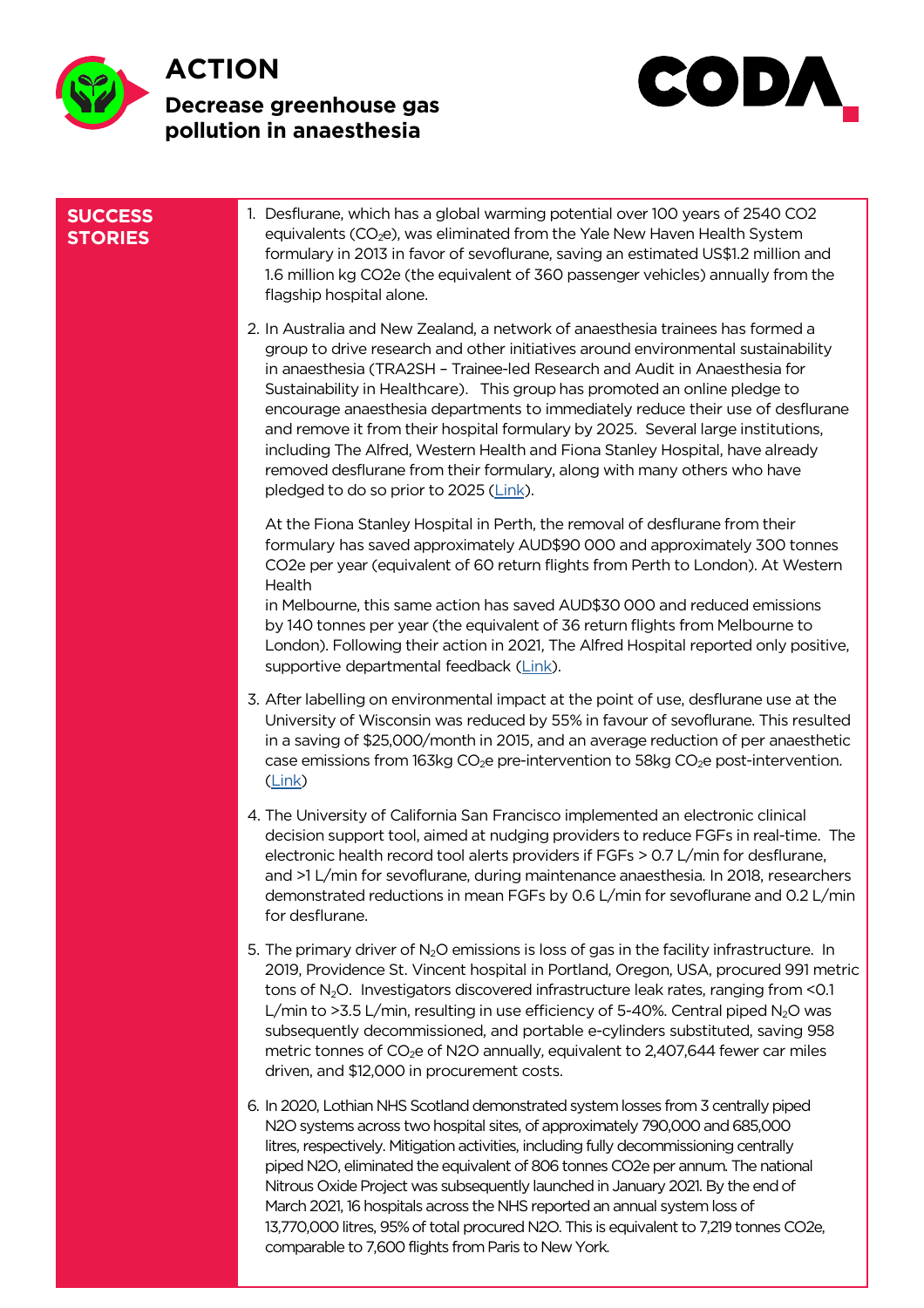



| <b>SUPPORTING</b>         | Below is further information to support individuals in taking action                                                                                                                                                                                                                                  |
|---------------------------|-------------------------------------------------------------------------------------------------------------------------------------------------------------------------------------------------------------------------------------------------------------------------------------------------------|
| INFO/<br><b>RESOURCES</b> | Supporting consensus guideline from the World Federation of Societies of<br>Anaesthesiologists (WFSA):                                                                                                                                                                                                |
|                           | • White et al. (2021), 'Principles of environmentally-sustainable anaesthesia:<br>a global consensus statement from the World Federation of Societies of<br>Anaesthesiologists', Anaesthesia, 77(2), 201-212 (Link)                                                                                   |
|                           | Comprehensive review of basic science and anaesthesia sustainability literature:                                                                                                                                                                                                                      |
|                           | • McGain, Muret, Lawson & Sherman (2020), 'Environmental Sustainability in<br>Anaesthesia and Critical Care', British Journal of Anaesthesia, 125(5):680-692 (Link)                                                                                                                                   |
|                           | Checklists to improve environmental sustainability in perioperative environments:                                                                                                                                                                                                                     |
|                           | • The ASA Sustainability Checklist: (Link)                                                                                                                                                                                                                                                            |
|                           | • The ANZCA Environmental Sustainability Audit Tool: (Link)                                                                                                                                                                                                                                           |
|                           | Calculate the comparative CO2e emissions associated with different anaesthesia<br>methods:                                                                                                                                                                                                            |
|                           | • Yale Gassing Greener App (free), provider educational calculator: (Link)                                                                                                                                                                                                                            |
|                           | • American Society of Anesthesiologists (free), institutional calculator: (Link)                                                                                                                                                                                                                      |
|                           | • AAGBI Anaesthetic Impact Calculator (free), provider calculator: available as an<br>app (Link) or spreadsheet (Link)                                                                                                                                                                                |
|                           | Further information and resources about the comparative environmental impact of<br>desflurane and $N_2O$ :                                                                                                                                                                                            |
|                           | <b>Desflurane:</b>                                                                                                                                                                                                                                                                                    |
|                           | The greenhouse gas emissions ( $CO2e$ ) for desflurane as clinically used are<br>approximately 50 times that of sevoflurane and isoflurane over a 100-year period.<br>Desflurane is also significantly more costly and lacks evidence of improved clinical<br>outcomes over alternative anaesthetics. |
|                           | <b>Resources:</b>                                                                                                                                                                                                                                                                                     |
|                           | • Sherman, Le, Lamers & Eckelman. (2012) Life Cycle Greenhouse Gas Emissions of<br>Anaesthetic Drugs, Anaesthesia and Analgesia, 114(5), 1086-90 (Link)                                                                                                                                               |
|                           | • Sherman, Feldman, Chesebro (2020), 'Inhaled Anesthetic 2020 Challenge: Reduce<br>your Inhaled Carbon Emissions by 50%!', ASA Monitor, 84, 14-17: (Link)                                                                                                                                             |
|                           | • Sherman & Berkow (2019), 'Scaling Up Inhaled Anesthetic Practice Improvement:<br>The Role of Environmental Sustainability Metrics', Anaesthesia and Analgesia,<br>128(6), 1060-1062, (Link)                                                                                                         |
|                           | • McGain et al. Why be sustainable? The ANZCA Professional Document PS64:<br>Statement on Environmental Sustainability in Anaesthesia and Pain Medicine.<br>Anaesth Intens Care 2019 Sep;47(5):413-422 (Link)                                                                                         |
|                           | $N2O$ :                                                                                                                                                                                                                                                                                               |
|                           | N <sub>2</sub> O is less potent and must be used in high concentrations (typically 50%) and has a<br>very long atmospheric lifetime (114 years). Therefore, its warming impacts are similar<br>to desflurane in clinically relevant doses.                                                            |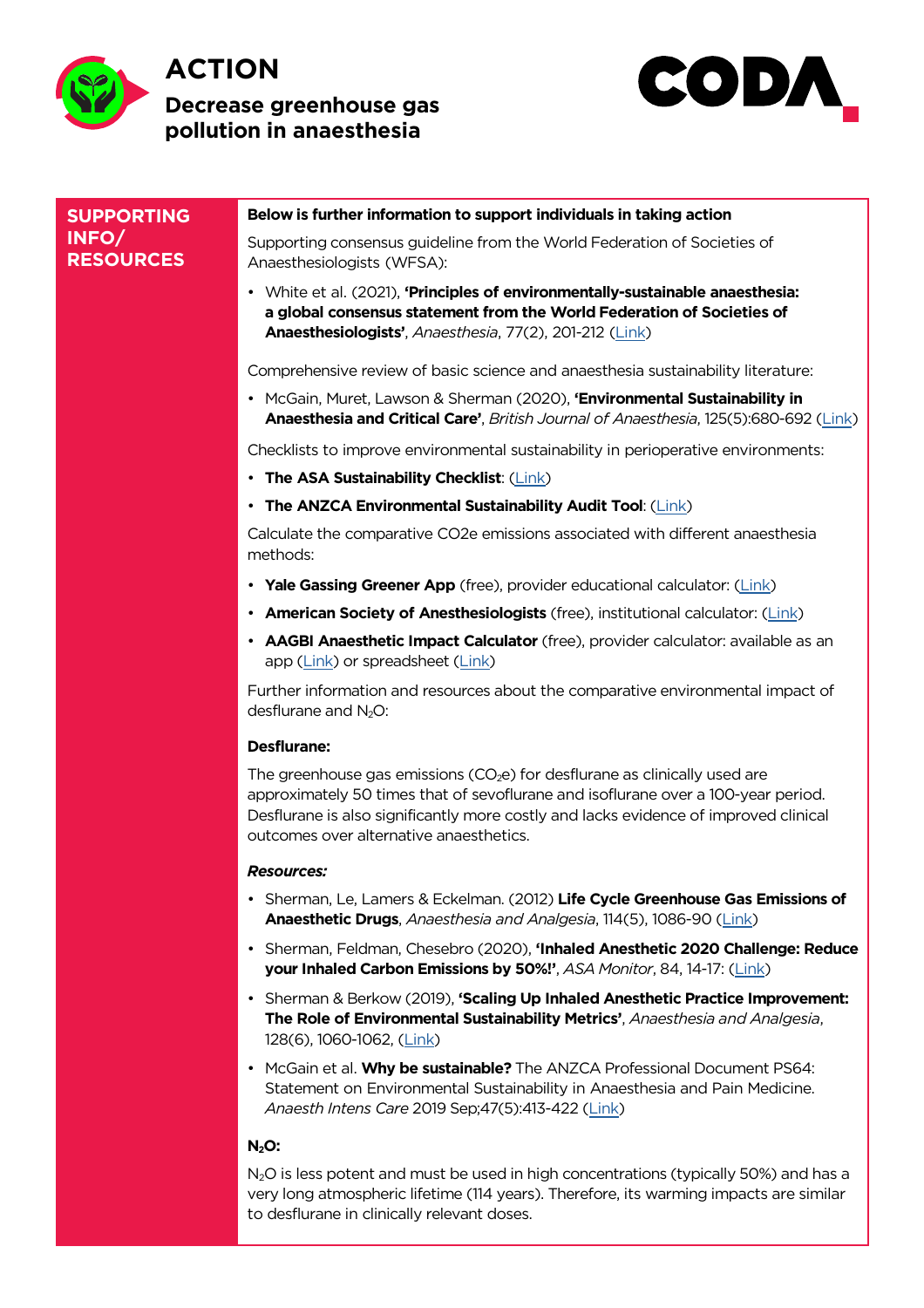

### **ACTION Decrease greenhouse gas pollution in anaesthesia**



**SUPPORTING INFO/ RESOURCES (continued)**

#### *Resources:*

- Sherman, Le, Lamers & Eckelman. (2012) **'Life Cycle Greenhouse Gas Emissions of Anaesthetic Drugs'**, *Anaesthesia and Analgesia, 114(5), 1086-90* (Link)
- **Association of Anaesthetists 'Nitrous Oxide Project**': (Link)
- Seglenieks R et al. (2022) '**Discrepancy between procurement and clinical use of nitrous oxide: waste not, want not'**, *British Journal of Anaesthes[ia,](https://pubmed.ncbi.nlm.nih.gov/22492186/) 128(1):e32-e34* (Link)

Further information about low flow anaesthesia:

There have been historical concerns about a theoretical risk of renal injury associated with ['co](https://pubmed.ncbi.nlm.nih.gov/34802695/)mpound A' production when sevoflurane is used with low FGFs. There is no clinical evidence of harm associated with compound A in humans and it is advised that sevoflurane can safely be used with low FGFs to minimise its environmental impact. It is recommended to use  $CO<sub>2</sub>$  absorbers which contain low or no sodium hydroxide (NaOH) during low FGF anaesthesia with sevoflurane.

#### *Resources:*

- Feldman (2012), **'Managing fresh gas flow to reduce environmental contamination'**, *Anaesthesia and Analgesia, 114(5):1093-101* (Link)
- Sondekoppam et al. (2020), '**The impact of sevoflurane anesthesia on postoperative renal function: a systematic review and meta-analysis of randomized-controlled trials'**, *Canadian Journal of Anaesthesia*, *67(11):1595-1623* (Li[nk\)](https://pubmed.ncbi.nlm.nih.gov/22415533/)

Environmental impact and use of total intravenous anaesthesia (TIVA):

The environmental impact of TIVA is substantially less than volatile anaesthesia, even when consumables and the carbon cost of production is fac[tored](https://pubmed.ncbi.nlm.nih.gov/32812189/) in.

### *Resources:*

• Sherman and Barrick (2019), **'Total Intravenous Anesthetic Versus Inhaled Anesthetic: Pick Your Poison'**, *Anesthesia and Analgesia, 128(1):13-15*. (Link)

Environmental impact of regional anaesthesia:

The use of regional anaesthesia is not a default low carbon alternative and consideration needs to be given to minimising O2 flows, reducing single [use](https://journals.lww.com/anesthesia-analgesia/fulltext/2019/01000/total_intravenous_anesthetic_versus_inhaled.7.aspx) plastics and sources of energy generation, to minimise its impact.

#### *Resources:*

• McGain et al. (2021), **'Carbon Footprint of General, Regional, and Combined Anesthesia for Total Knee Replacements'**, *Anaesthesiology, 135(6):976-991* (Link)